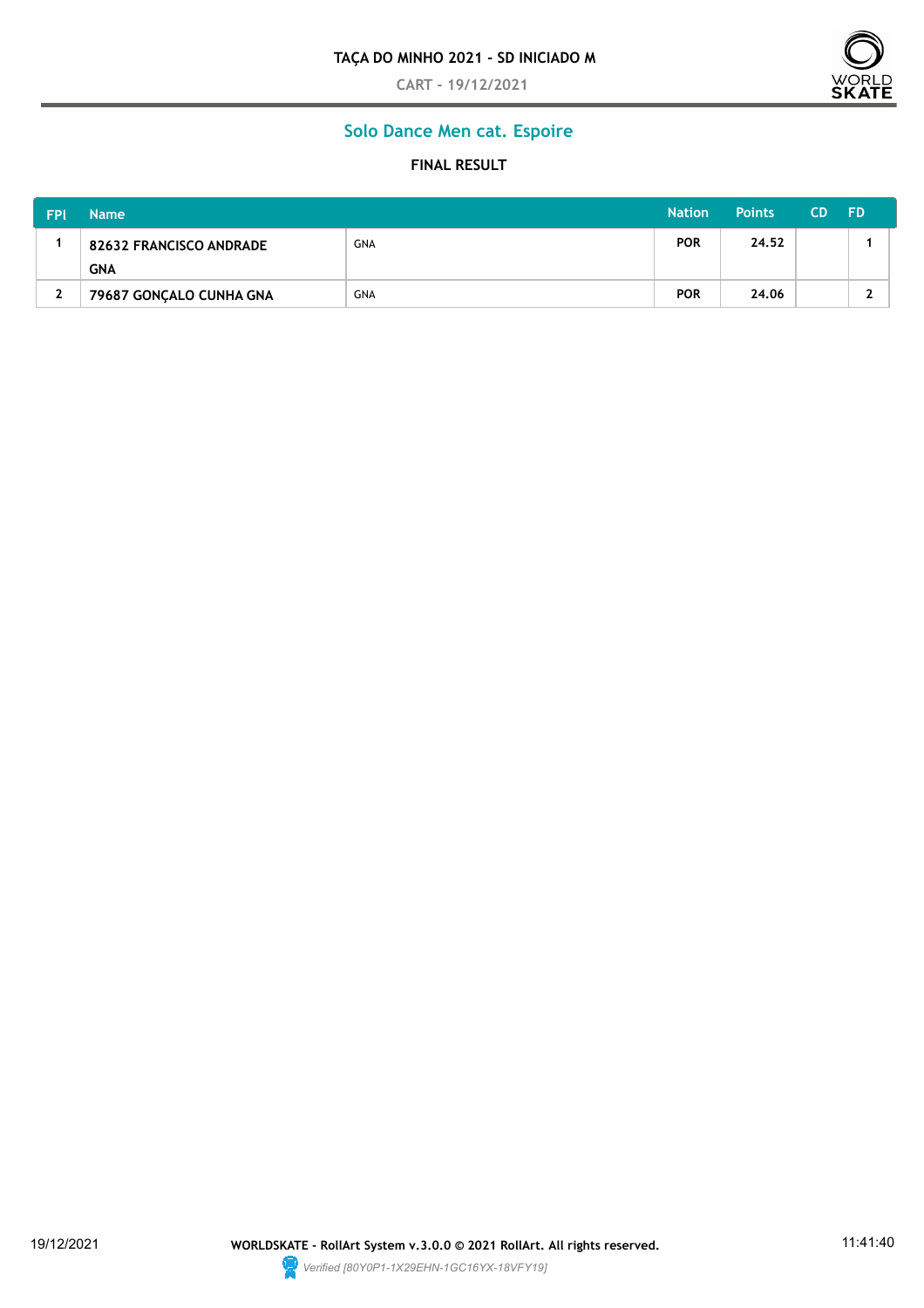**CART - 19/12/2021**



# **Solo Dance Men cat. Espoire - Free Dance**

#### **JUDGES DETAILS PER SKATER**

| Rank<br><b>Name</b><br>1              |                                                 | 82632 FRANCISCO ANDRADE GNA |                      | <b>Nation</b><br><b>POR</b> |              | Element<br>13.77 | <b>Total</b><br>score | <b>Total</b><br>Component<br>score (factored)<br>10.75 | <b>Total</b><br><b>Deductions</b><br>0.00 | <b>Total</b><br>Segment<br>score<br>24.52 |
|---------------------------------------|-------------------------------------------------|-----------------------------|----------------------|-----------------------------|--------------|------------------|-----------------------|--------------------------------------------------------|-------------------------------------------|-------------------------------------------|
| # Executed Element                    |                                                 | Info                        | <b>Base</b><br>Value | QOE                         | J1           | J2               | J3                    |                                                        |                                           | Scores of<br>Panel                        |
| <b>Dance Sequence</b>                 | FoSq1                                           | Footwork Seq                | 5.00                 | 0.00                        | $\mathbf{0}$ | $\mathbf{0}$     | $\mathbf{0}$          |                                                        |                                           | 5.00                                      |
| <b>Dance Step</b><br>2                | <b>ChStS</b>                                    | Choreo Step Seq             | 3.00                 | 0.07                        | $+1$         | 0                | 0                     |                                                        |                                           | 3.07                                      |
| <b>Dance Travelling</b><br>3          | Tr1                                             | Traveling                   | 3.50                 | $-0.50$                     | $-1$         | $-2$             | $-2$                  |                                                        |                                           | 3.00                                      |
| <b>Dance Step</b><br>4                | ASqB                                            | Art Foot Seg                | 3.00                 | $-0.30$                     | $-1$         | $-1$             | $-1$                  |                                                        |                                           | 2.70                                      |
|                                       |                                                 |                             | 14.50                |                             |              |                  |                       |                                                        |                                           | 13.77                                     |
|                                       | <b>Program Components</b>                       |                             | Factor               |                             |              |                  |                       |                                                        |                                           |                                           |
| <b>Skating Skills</b>                 |                                                 |                             | 1                    |                             | 2.75         | 2.75             | 2.75                  |                                                        |                                           | 2.75                                      |
| Transitions/Linking Footwork/Movement |                                                 |                             | 1                    |                             | 2.50         | 2.50             | 2.50                  |                                                        |                                           | 2.50                                      |
| Performance/Execution                 |                                                 |                             | 1                    |                             | 2.75         | 2.75             | 2.75                  |                                                        |                                           | 2.75                                      |
|                                       | Choreography/Composition                        |                             | 1                    |                             | 2.75         | 2.75             | 2.75                  |                                                        |                                           | 2.75                                      |
|                                       | Judges Total Program Component Score (factored) |                             |                      |                             |              |                  |                       |                                                        |                                           | 10.75                                     |
| 0.00<br><b>Deductions</b>             |                                                 |                             |                      |                             |              |                  |                       |                                                        |                                           |                                           |

| <b>Event Manager</b> | CARLA REGO             | <b>Specialist</b> | HUGO CHAPOUTO          |
|----------------------|------------------------|-------------------|------------------------|
| Data Operator        | <b>JOSÉ MENDES</b>     | <b>Controller</b> | RICARDO PINTO          |
| Referee              | <b>CAROLINA VARELA</b> | Judae 1           | <b>CAROLINA VARELA</b> |
| Judge 2              | MARIA JOÃO SOUSA       | Judge 3           | NUNO FERNANDES         |